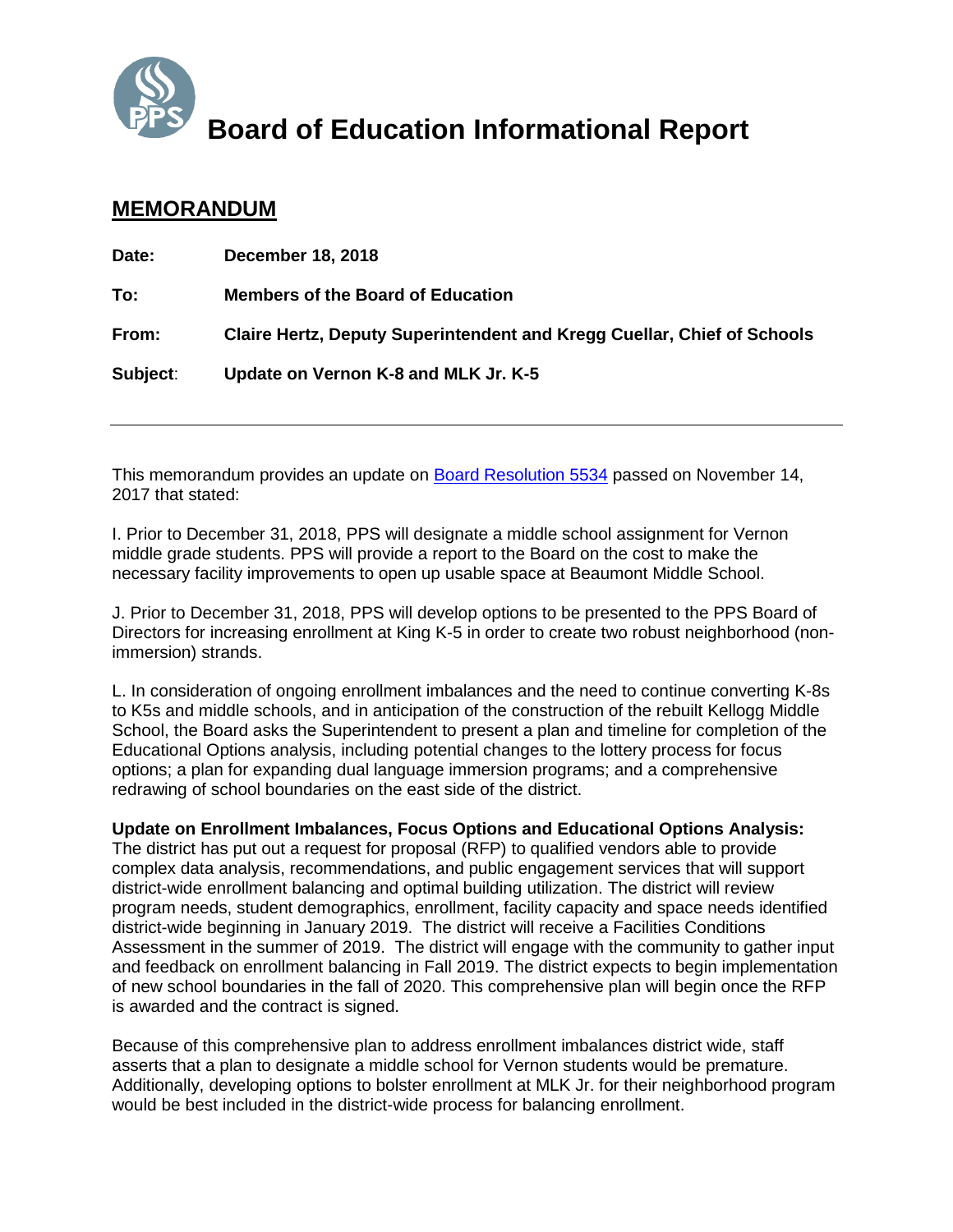While district staff believe that including the Vernon and MLK Jr. issues with the comprehensive enrollment balancing project is a more prudent path, we want to provide an update on how we are supporting those schools for the current school year and how we will do that for the 2019-20 school year.

#### **Vernon K-8:**

As an IB school, Vernon has a robust set of electives for a K-8 school with a growing middle school population.

| Year    | Grade 6-8 Enrollment |  |  |
|---------|----------------------|--|--|
| 2014-15 | 69                   |  |  |
| 2015-16 | 64                   |  |  |
| 2016-17 | 104                  |  |  |
| 2017-18 | 128                  |  |  |
| 2018-19 | 151                  |  |  |

Having a critical number of students, 151 6th -8th graders in 2018-19, has helped to create a more robust set of electives. With the IB Middle Years Program (MYP), the middle school students have access to Music (general music, choir, and jazz band), Art, Spanish, Mandarin, and technology. This will continue into 2019-20 as current enrollment projections show that the school's enrollment will go up by 32 students and there are currently 71 5th graders who will be moving up to 6th grade next year. This increase in enrollment will continue to support their FTE allocation and program.

### **MLK Jr. K-5:**

This is an update on how the district is supporting MLK Jr. Elementary in the 2018-19 school year.

In terms of elective supports, MLK Jr. like all PPS K-5s have all classes take:

- PE 3 times/week
- Art or music or dance 2 times/week
- Library at least 1 time/week.

MLK Jr. made a site decision to fund a dance teacher with the arts tax funds to support that program, which feeds into Jefferson High School. Like many K-5s, they are only able to fund one type of art through the arts tax.

As an IB school, MLK Jr. has a technology teacher who provides an additional elective and has a Mandarin teacher who provides another special to the students in the Neighborhood program.

Additional Supports at MLK Jr. funded out of general fund Equity or Title funding:

- A full-time media specialist (most K-5s are funded for a half-time media specialist and a half-time library assistant)
- A full-time student management specialist
- The equivalent of two full-time instructional specialists
- A full-time community agent
- A half-time reading teacher